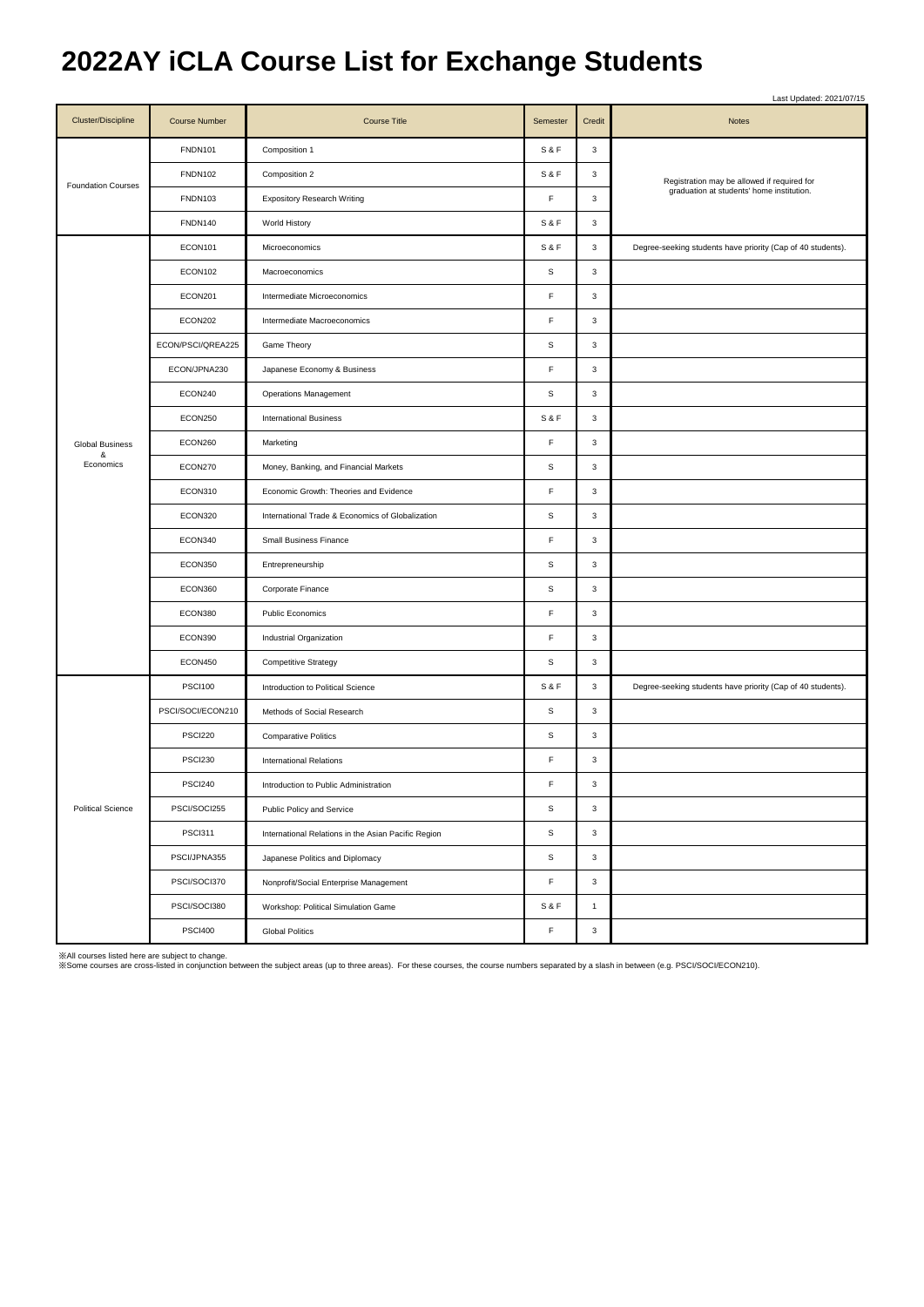| Cluster/Discipline   |                    | <b>Course Number</b> | <b>Course Title</b>                                    | Semester       | Credit                    | <b>Notes</b>                                                |
|----------------------|--------------------|----------------------|--------------------------------------------------------|----------------|---------------------------|-------------------------------------------------------------|
|                      |                    | LANG100              | Introduction to Language Concepts                      | F              | $\mathsf 3$               | Degree-seeking students have priority (Cap of 40 students). |
|                      |                    | LANG110              | <b>English for Specific Purposes</b>                   | $\mathbb S$    | $\mathsf 3$               |                                                             |
|                      |                    | LANG150              | Literature Appreciation                                | F              | 3                         | Degree-seeking students have priority (Cap of 40 students). |
|                      | Language<br>Arts   | LANG200              | Sociolinguistics                                       | F              | $\mathsf 3$               |                                                             |
|                      |                    | <b>LANG210</b>       | Semantics                                              | s              | $\mathsf 3$               |                                                             |
|                      |                    | LANG220              | Rhetorical Analysis and Composition                    | S              | $\mathsf 3$               |                                                             |
|                      |                    | LANG/JPNA240         | Contemporary Japanese Literature                       | F              | $\mathsf 3$               |                                                             |
|                      |                    | LANG300              | <b>World Englishes</b>                                 | S              | $\mathsf 3$               |                                                             |
|                      |                    | LANG/JPNA310         | Modern Japanese Society and Culture Through Literature | S              | $\mathsf 3$               |                                                             |
|                      |                    | LANG331              | <b>Creative Nonfiction</b>                             | F              | $\mathsf 3$               |                                                             |
|                      |                    | LANG345              | Contemporary Literature, Politics, and Economy         | $\mathbb S$    | $\mathbf 3$               |                                                             |
|                      |                    | LANG/JPNA450         | Comparative Literature Studies                         | S              | $\mathsf 3$               |                                                             |
|                      |                    | <b>ARTS100</b>       | Art Appreciation                                       | F              | $\mathsf 3$               | Degree-seeking students have priority (Cap of 40 students). |
|                      |                    | ARTS/JPNA111         | Calligraphy and Kanji Culture                          | <b>S&amp;F</b> | $\mathbf 3$               |                                                             |
|                      |                    | ARTS210              | History of Art                                         | $\mathbb S$    | $\mathsf 3$               |                                                             |
|                      |                    | ARTS/JPNA220         | Japanese Art and Aesthetics                            | F              | $\mathsf 3$               |                                                             |
|                      |                    | <b>ARTS300</b>       | Art Studio                                             | F              | $\mathsf 3$               |                                                             |
|                      |                    | <b>ARTS410</b>       | Art & Communication                                    | S              | $\mathsf 3$               |                                                             |
|                      | Arts               | ARTS/JPNA184         | Workshop: Traditional Japanese Culture                 | F              | $\mathbf{1}$              |                                                             |
|                      |                    | <b>ARTS180</b>       | Workshop: Drawing I                                    | S              | $\mathbf{1}$              |                                                             |
|                      |                    | ARTS280              | Workshop: Drawing II                                   | F              | $\mathbf{1}$              |                                                             |
| Inter-               |                    | <b>ARTS187</b>       | Workshop: Graphic Design I                             | F              | $\mathbf{1}$              |                                                             |
| disciplinary<br>Arts |                    | ARTS287              | Workshop: Graphic Design II                            | $\mathbb S$    | $\mathbf{1}$              |                                                             |
|                      |                    | <b>ARTS186</b>       | Workshop: Painting and Sculpting I                     | S              | $\mathbf{1}$              |                                                             |
|                      |                    | ARTS286              | Workshop: Painting and Sculpting II                    | F              | 1                         |                                                             |
|                      | Performing<br>Arts | SOCI/PART/JPNA110    | Japanese Society and Culture                           | s              | $\mathsf 3$               | Degree-seeking students have priority (Cap of 40 students). |
|                      |                    | PART/JPNA251         | Manga & Anime Studies                                  | F              | $\mathsf 3$               |                                                             |
|                      |                    | PART/JPNA253         | Samurai Code and Culture                               | S&F            | $\ensuremath{\mathsf{3}}$ |                                                             |
|                      |                    | PART/JPNA311         | Japanese Cinema History                                | $\mathbb S$    | $\mathbf 3$               |                                                             |
|                      |                    | PART/JPNA351         | Japanese Traditional Theater                           | F              | $\mathbf 3$               |                                                             |
|                      |                    | PART/JPNA411         | Kabuki Theater                                         | $\mathbb S$    | $\mathbf 3$               |                                                             |
|                      |                    | <b>PART180</b>       | Workshop: Acting I                                     | S              | $\mathbf{1}$              |                                                             |
|                      |                    | <b>PART280</b>       | Workshop: Acting II                                    | F              | $\mathbf{1}$              |                                                             |
|                      |                    | <b>PART185</b>       | Workshop: Directing                                    | S              | $\mathbf{1}$              |                                                             |
|                      |                    | PART/JPNA380         | Workshop: Noh Theater                                  | S              | $\mathbf{1}$              |                                                             |
|                      | Music              | ARTS/MUSC110         | Interdisciplinary Arts                                 | S              | $\mathsf 3$               | Degree-seeking students have priority (Cap of 40 students). |
|                      |                    | MUSC120              | Fundamentals of Sound and Music                        | F              | $\mathbf 3$               |                                                             |
|                      |                    | MUSC/JPNA210         | Japanese Traditional Music                             | S              | $\mathsf 3$               |                                                             |
|                      |                    | MUSC251              | Music Technology                                       | s              | $\mathbf 3$               |                                                             |
|                      |                    | MUSC315              | Audio Engineering                                      | F              | $\mathbf 3$               |                                                             |
|                      |                    | MUSC/PART130         | Workshop: Guitar                                       | F              | $\mathbf{1}$              |                                                             |
|                      |                    | MUSC/ARTS183         | Workshop: Interactive Art                              | $\mathbb S$    | $\mathbf{1}$              |                                                             |
|                      |                    | MUSC/JPNA187         | Workshop: Japanese Koto                                | F              | $\mathbf{1}$              |                                                             |
|                      |                    | MUSC/JPNA189         | Workshop: Shakuhachi                                   | $\mathbb S$    | $\mathbf{1}$              |                                                             |
|                      |                    | MUSC/SPRT289         | Workshop: Interpretative Dance                         | F              | $\mathbf{1}$              |                                                             |